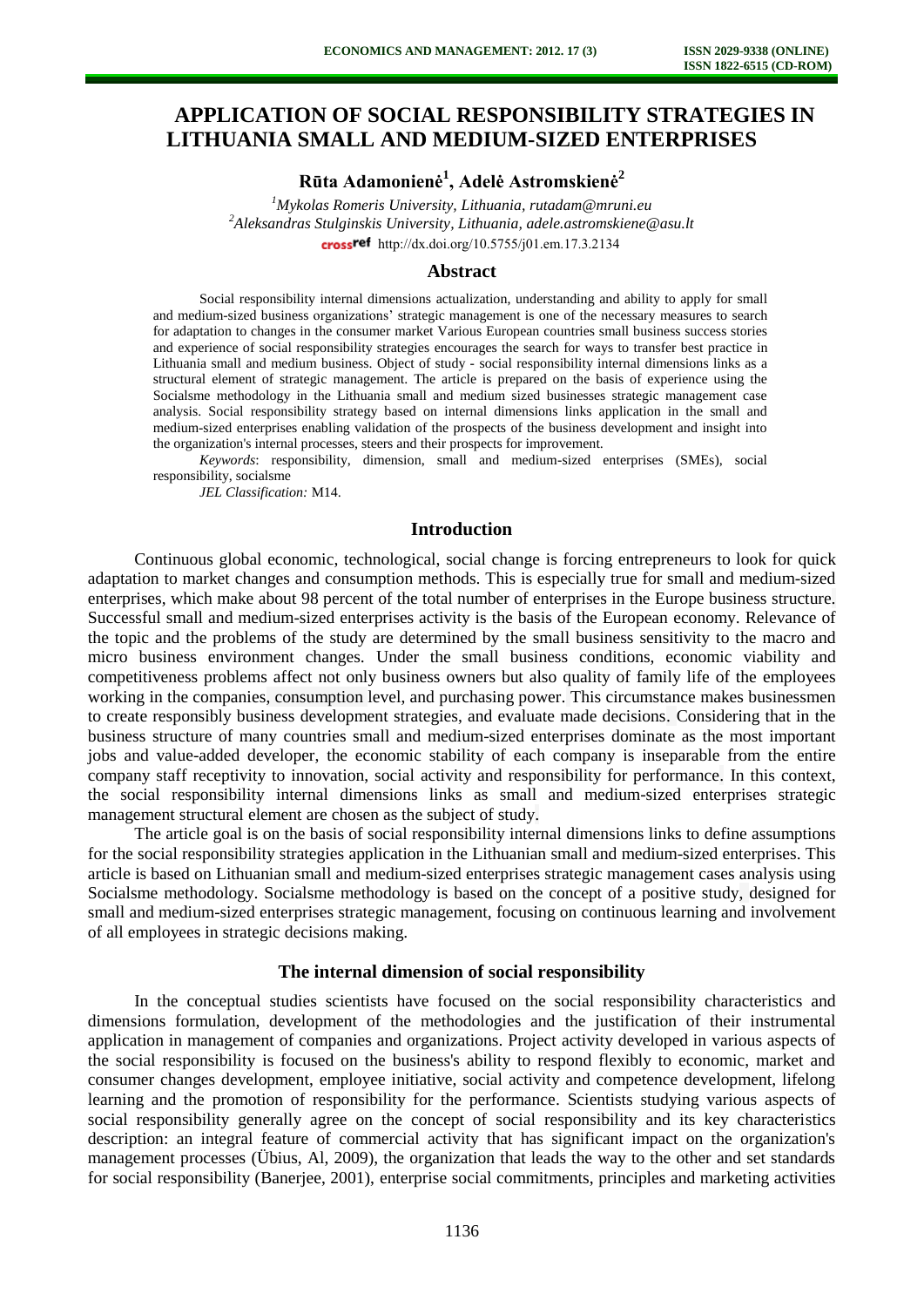(processes) that allow to meet or exceed the interested persons, groups and society expectations equilibrium (Banytė et al., 2010), the organization's moral responsibility (Gižienė, etc., 2011), corporate ideology, policy and practice, reflecting the behaviour of companies when they in their activities voluntarily integrate social and environmental issues and in the relations with all stakeholders of society, business and government representatives follow respect for human, social and environmental ethical principles (Bagdonienė, Paulavičienė , 2010).

Similar social responsibility characteristics are emphasised in official EU documents. In terms of European Commission corporate social responsibility is a voluntary initiative, implemented independently of the acquis communautaire, which remains the basis of its social (labour law), public (user rights) and environmental (environmental law) aspects (SOC/244, 2006). In the COM 366 final Green paper corporate social responsibility is defined as a concept whereby companies voluntarily integrate social care and environmental aspects into their business operations, and relationships with stakeholders. The document says that to be socially responsible - means not only meet statutory expectations, but exceed them, by investing more in human capital, the environment and relations with stakeholders (COM 366 final. Green Paper, 2001, p.10). European Economic and Social Affairs Committee said that corporate social responsibility - is not a philanthropic decision, but the result of dialogue with all the enterprise employees at every level (COM 366 final. Green Paper, 2001, p.8).

In both the scientific and legal corporate descriptions of social responsibility the highlight is dominated - the operational objectives of the company is not limited to profit. This refers to in 1979 the U.S. Professor Archie B. Carroll formulated four areas of social responsibility: economic, legal, ethical and discretionary (Carroll, A., 1979). The author states that the primarily social responsibility of business is to produce goods and provide the necessary services to the public, and profit by selling it. Legal responsibility means that the public expects that the business performing their economic responsibility will comply with legal requirements. Although the economic and legal responsibility by itself encodes the following of the ethical standards, but an ethical responsibility is associated with business and public long-term cooperation. Voluntary commitments, social activity and initiatives on which are any adequate legal binding acts are understand as discretionary responsibility. However, A. Carroll said that the four categories of responsibility are not mutually exclusive. He emphasized the intertwining of these responsibilities when addressing both social problems and economic problems. However, discretionary responsibility is possible only when the company assumed the previous three responsibilities, i.e. then the production of goods or services is carried out in accordance with generally accepted standards and ethical behaviour is ensured in companies inside and outside. That in its essence is simple, but complex in content the concept of social responsibility is relevant to at the small business level, when at the micro and small enterprises are often not hierarchical management structure, where employees are included in the most important business decision-making. Very small and small business owners looking for ways to adapt to market and consumer changes, making the business operational and strategic decisions require special skills and competencies acquired through continuous learning and self improvement. No personal benefit pursuit from the commercial activities, but the responsibility for the company's skills and their standard of living encourages business owners to innovate and seek ways for efficiency of the performance. Any company's activities are effective, if in it prevails coherence, harmony, understanding, there are not conflicts, employees feel secure about their future, in good health, safe working environment. Practical business experience shows that it is not cost reduction, but operational efficiency strengthens the business position in the market, improves the psychological climate in the company. Thus, the actualization of responsibility, understanding and the ability to combine the wisdom and skills of employees in strategic management of small and medium-sized business organizations, is one of the necessary adjustment measures to find ways of increasing the accountability of members of small groups for the entire firm's performance. Summarizing the results of research and business know-how we can said that the internal dimensions of social responsibility includes: staff competencies development, health and safety at work, efficient use of internal resources, innovation in adapting to change and accountability for performance that are important to the consumer, the environment and the public.

# **Features of development of strategies for social responsibility in small and medium-sized enterprises**

Various European countries small business success stories and experience with social responsibility strategies encourages the search for ways to transfer best practice in Lithuanian small and medium business space. One of the most effective ways of sharing social responsibility experience between the various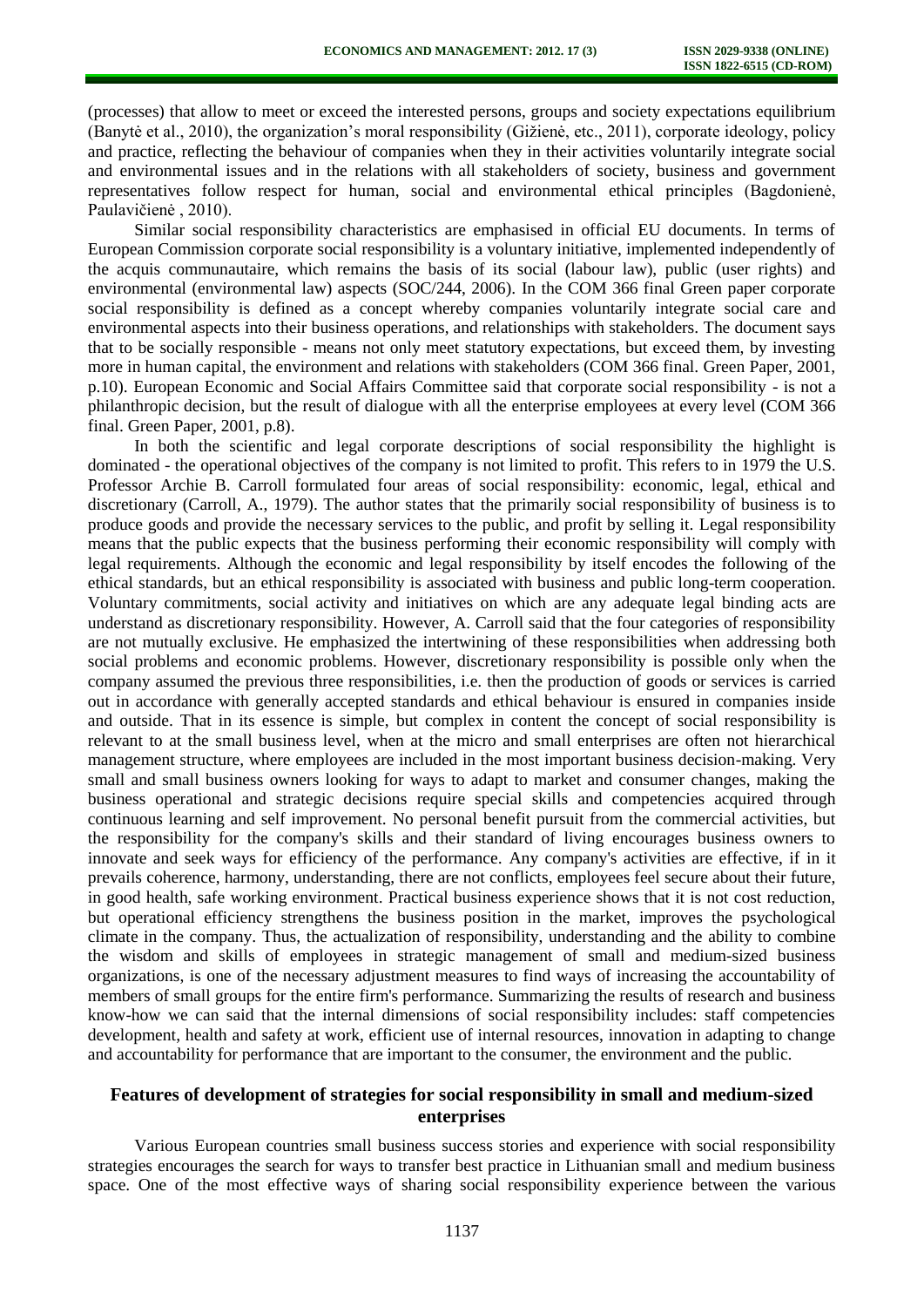European countries small and medium-sized enterprises is direct participation and cooperation in international projects. In the Leonardo da Vinci Transfer of Innovation Project "Sustainability and Social Responsibility in SMEs through e-Learning" 2008 - 2010 Poland, Bulgaria, Spain, Lithuania, Romania, Latvia, Cyprus and Portugal small and medium -sized economic enterprises engaged in commercial activities participated. Project activities were focused on increasing the productivity of firms through internal dimensions of social responsibility of enterprises. One of the project specific activities - micro, small and medium-sized groups pooling to create and implement through training and consulting team members, promoting positive thinking, self-motivation and innovation, the firm's strategy. Micro and small enterprises are more specialized than most medium-sized enterprises. Small and micro-enterprises produce products or proved services in a narrow range of users. Due to low turnover and provisions equipment is rarely up to date, the work becomes monotonous, routine, but with a highly developed specialist skills. Such enterprises objectives implementation and the competitiveness support require not only new knowledge but also the ability to respond to changes as they are not yet begun. Small businesses', which employ a few workers, results depend on each employee's contribution. Often they know and they carry out the several work operations because of the deeply specialized nature and small market niches for the same staff carry out a number of the operating functions. Staff turnover in very specialized work is unacceptable. Often it is difficult to quickly change out of work employee worked in that capacity. Socialsme methodology application experience has shown that the methodology is more appropriate for micro and small enterprises, which has enjoyed long friendly relations within the team (Adamoniene, R., 2011). In small or very small companies, employing more than 10 people, the staffs actively discusses with each other by analyzing manufacturing operations, financial results, evaluating prospects and changes in needs, discussing what new skills and what to learn the company staff will need to adapt to changing economic and market situation. Discussions involve all team members to encourage each of them to take more initiative and responsibility for the sound quality of products or services of clients and their preservation. In this case, positive discussion as an internal dimension becomes an effective tool for companies' mobilization of staff to the active and responsible team. But the company, which employs more than 15 people, one team can not be formed. Several teams in one of the company define roles and responsibilities by itself. For this reason, very small, small and medium-sized enterprises social responsibility strategies development tools differ, although the techniques are identical. One of them is a social responsibility strategy mapping according to Socialsme methodology by focusing on the company's strategic goals and their mutual cause and effect links determination. Corporate social responsibility strategy map combines different areas of social responsibility in different fields of activity: economic, legal, ethical and discretionary responsibilities of finance, sales, processes and personnel areas. Publication authors, having participated in the very small and medium-sized corporate social responsibility facilitation process, defined a number of social responsibility strategy mapping features, existing enterprises of different size. One of the differences is different areas of the strategic objectives of the individual assessment of the achievement indicators (Table 1).

| <b>Areas of strategic</b><br>perspectives | A very small company (9 employees)<br>(Machine textile products sewing services)                   | <b>Medium-sized enterprise (32</b><br>employees)<br>(grain products production)           |  |
|-------------------------------------------|----------------------------------------------------------------------------------------------------|-------------------------------------------------------------------------------------------|--|
| The Financial<br>Perspective              | Increased turnover due to the distinctive look and<br>custom made clothing for special work orders | Increased turnover due to more suppliers<br>of grain and more buyers of grain<br>products |  |
| Sales (stakeholder)                       | Current orders with special requirements for                                                       | Customers who claim a wider range of                                                      |  |
| perspective                               | quality of exceptional working clothing                                                            | grain products are served                                                                 |  |
| process perspective                       | With the available equipment sewing operations<br>are developed                                    | New recipes and new production capacity<br>are mastered                                   |  |
| Employee learning<br>perspective          | Individual tailoring operating and work with<br>different tissue composition skills development    | Working with the new software skills<br>development, workers change jobs<br>outlook       |  |

|  |  |  | Table 1. Strategic objective indicators in case of very small and medium-sized enterprises |  |
|--|--|--|--------------------------------------------------------------------------------------------|--|
|--|--|--|--------------------------------------------------------------------------------------------|--|

Analyzed company's overall strategic goals are very similar - to create more added values from the activities, but each company formulates different tasks of individual strategic areas. If a small enterprise results are focused on the company more efficient use of internal resources and skills development and personal responsibility of each employee, the medium-sized enterprise are more focused on the external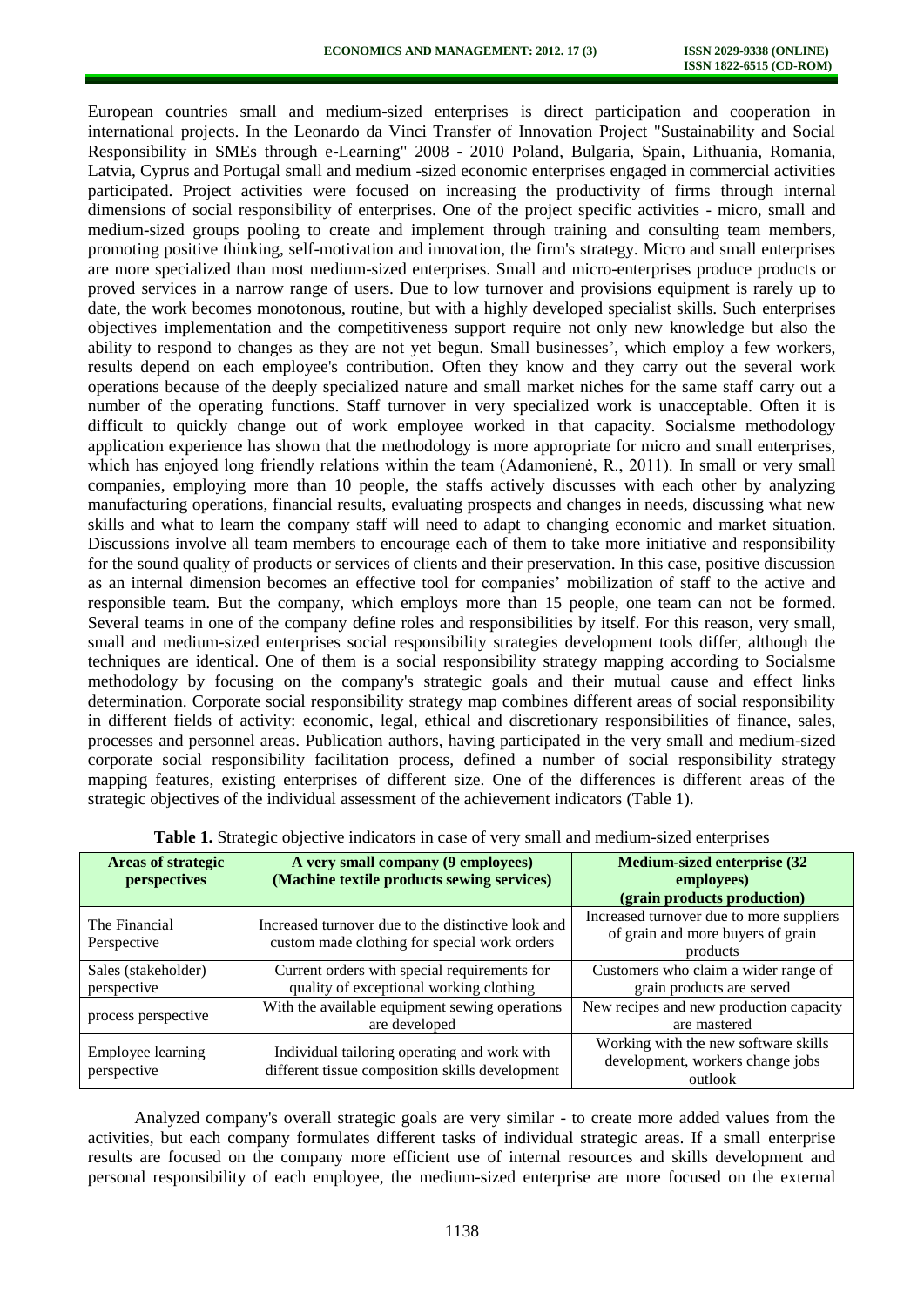dimensions - customer traffic, and their needs. In case of the sewing company economic responsibility result is expressed as the responsible fulfilment of customer requirements, in case of grain production result in the same area is achieved through the cereal products customer satisfaction both the quality and the product range. If a medium-sized enterprise has every opportunity to change the recipe and use the product without changing the technological process, sewing enterprise in order to change the range needs to form essentially a new work with other materials, their cut-outs, and the sewing skills. In medium-sized company, where the same type of work is performed by several workers there is the possibility to replace staff, to send them to professional skills training courses, a very small company has not such opportunities. Each employee in a very small enterprise is very important. One employee's absence immediately causes industrial capacity constraints. This means a small business economic performance is achieved across all company employees as a harmonious team socially responsible solidarity decisions and actions. Social responsibility strategic objectives are linked to all kinds of resources, including human, use productivity and corporate values solidarity, cooperation, responsibility, unity, honesty. In medium-sized enterprise, where the distribution of functions and hierarchical management structure are dominated social responsibility economic results are achieved through units - primary groups co-operation. Thus, in such an enterprise the functional strategies associated with the operational management structure can be applied: each company unit is responsible for the functional performance. In this case, discrete enterprise-wide responsibility is achieved not only through the personal responsibility of individual employees, but also the collective responsibility of individual departments.

## **Conclusions**

Social responsibility strategies based on internal dimensions interfaces application for small and medium-sized enterprises enables the business development prospects, to select the evaluation indicator for activities compliance with the strategic direction, to select the human resource activation and management tools and techniques, to look inside a process and in the process of their development prospects.

Summarizing the results of research and business know-how we can said that the internal dimensions of social responsibility includes: staff competencies development, health and safety at work, efficient use of internal resources, innovation in adapting to change and accountability for performance that are important to the consumer, the environment and the public.

During the study, very small and medium-sized corporate social responsibility facilitation process, a number of social responsibility strategy mapping features, existing enterprises of different size were defined. One of the differences is different areas of the strategic objectives of the individual assessment of the achievement indicators.

In recent years under the growing popularity of commercial activity not only economic but also social responsibility provisions, the conceptual, related with the social responsibility research number is rising and the project work, which includes best practices, to promote social responsibility and accountability provisions of diffusion, becomes more active.

#### **References**

- 1. Adamonienė R. , Astromskienė A. (2011) Application of the Socialsme method in the small and medium companies of Lithuania**.** Ekonomika ir vadyba - Economics and management, 16, 472 – 477.
- 2. Bagdonienė, D., Paulavičienė, E. (2010). Socialinės atsakomybės ir organizacijos vadybos sistemos integravimas. Economics and management, 15, 366 – 373.
- 3. Banerjee, S. B. Managerial Perceptions of Corporate Environmentalism: Interpretations from Industry and Strategic Implications for Organizations, Journal of Management Studies, 2001, 38, 4, p. 489–513.
- 4. Banyte, J., Brazioniene, L., Gadeikiene A.(2010). Expression of Green Marketing Developing the Conception of Corporate Social Responsibility. Inzinerine Ekonomika-Engineering Economics, 21(5), 550-560.
- 5. Carroll, A. (1979). A Three-Dimensional Conceptual Model of Corporate Performance The Academy of Management Review, 4 (4), 497-505, http://www.jstor.org/pss/257850.
- 6. COM (2001) 366 final. Green paper. Promoting a European framework for Corporate Social Responsibility. Commission of the European Communities. Brussels, 18.7.2001.
- 7. Dagiliene, L. (2010). The Research of Corporate Social Responsibility Disclosures in Annual Reports. Inzinerine Ekonomika-Engineering Economics, 21(2), 197-204.
- 8. Deming, W. E. (2000). The New Economics. Cambridge